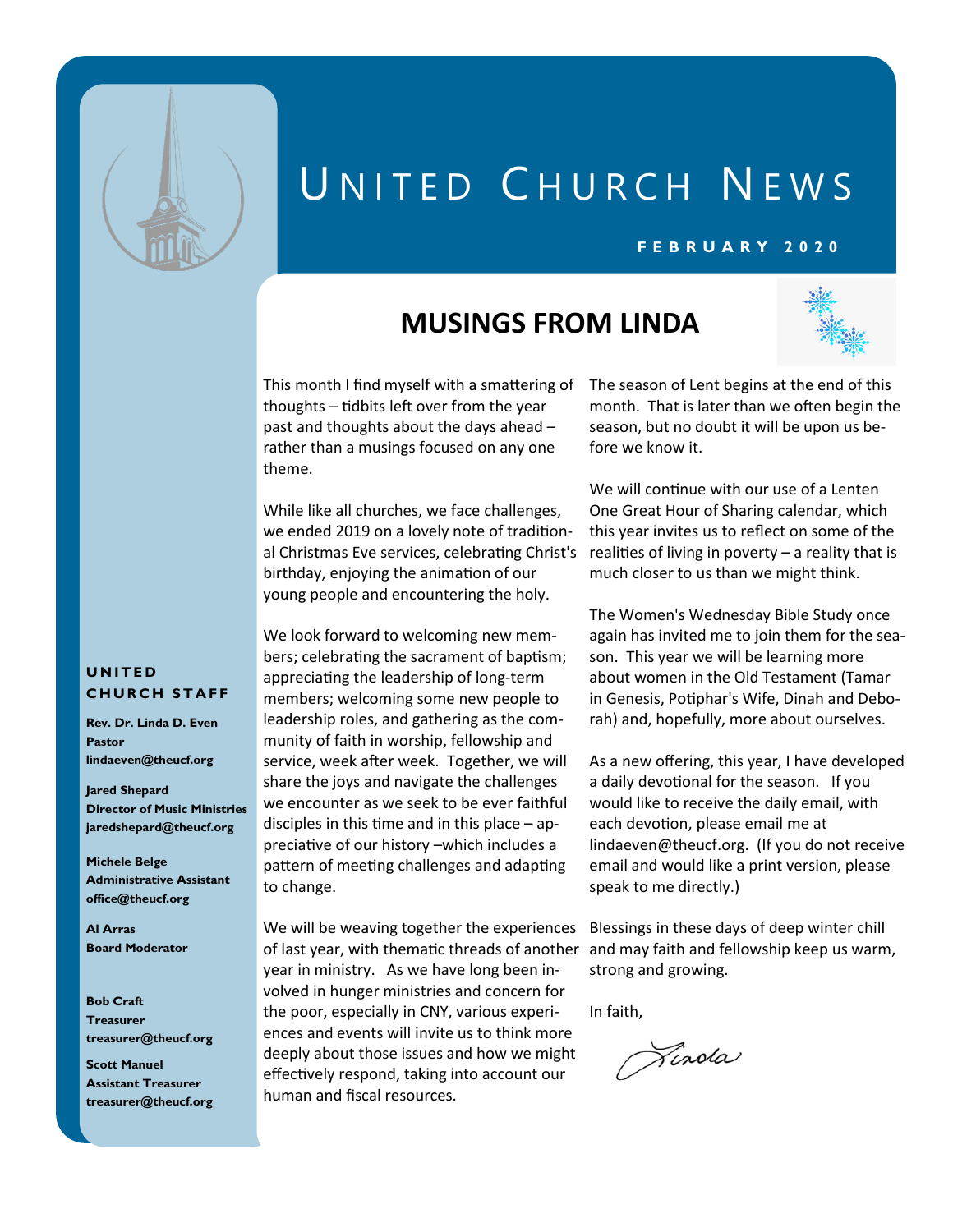

Thank you to everyone who supported and joined us for a busy and full Holiday season in 2019. Special thanks to our guest musicians who joined us as singers, bell ringers, and brass players. One of the many joys of creating music during the holidays is being joined by the friends and family of those who are a regular part of our ministry. It's great to have some new people with us at Christmas, but please feel welcome to join us any other time. In fact, we're pleased to have some of the ringers who joined us for Brass and Bells staying on with us through the season.

Right now the choir is working on music that leads us up to Ash Wednesday. As I was browsing our library looking for repertoire, I noticed a title that listed the composer as 'Manilow'. I figured it was more likely that there was another musician named 'Manilow' than someone had selected a Barry Manilow song for our library. In fact, it was the latter, and I found a copy of "One Voice" that the choir is presently working on. Along with this choice, we will be working on three anthems in the gospel style, some excellent contemporary choral anthems, and a chorale from a Bach cantata. Needless to say, we continue to look for and prepare worship music of great variety. Whatever the style, the requirements for good singing are the same: breath support, clear diction, and a commitment to authenticity and bringing our very best. We're blessed to have a group of volunteers that know that excellence is a habit.

Director of Music Ministries

Javed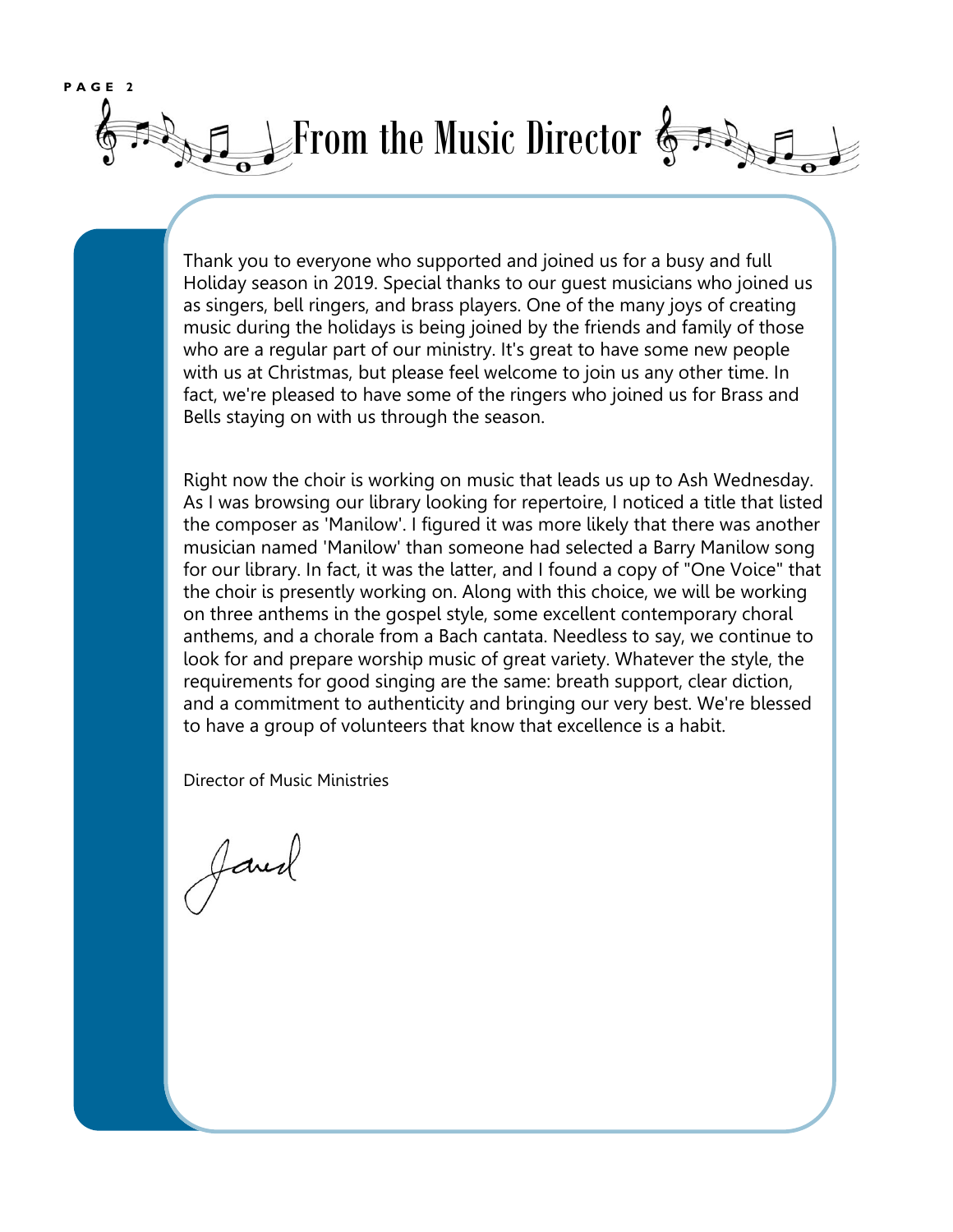# Updates

### **FROM THE CHRISTIAN EDUCATION TEAM**

Calendar Notes for Sunday School are as follows:

Feb. 7: First Friday activities

Feb 9: Sunday School is in session.

There is a sign-up sheet on the bulletin board to volunteer to teach or assist. Please consider supporting our children in this way.

We wish you a safe and happy February break!

### **FROM THE MEMBERSHIP COMMITTEE**

**Tabitha Women** will be meeting Wednesday, February 12th for our January snowed out sandwich and movie night. We will be viewing "Ocean's 8" with Sandra Bullock, Cate Blanchett, and Anne Hathaway. All United Church women are invited- bring a sandwich and we'll start at 6:30.

#### **VALENTINE'S POT LUCK FEB 9TH**

Sign up following worship on Sunday! Cannot promise a kissing booth, but  there is sure to be some good chocolate!

Brought to you by the wee Membership Committee.

#### **FROM THE MEN'S GROUP**

**Donuts, Coffee, Fellowship** – Please join us on the third Thursday morning of each month at 7:00 to 8:30 AMfor the Men's Covenant in the Women's Lounge. We gather to share our stories of events in the past month, participate in various programs, and have a good time. Drop in. Both the donuts and the fellowship are great. Give us a try. The next meetings are February 20th and March 19th. Questions: contact Dave Clutton at (201)232 -2837 or email dsclutton@gmail.com.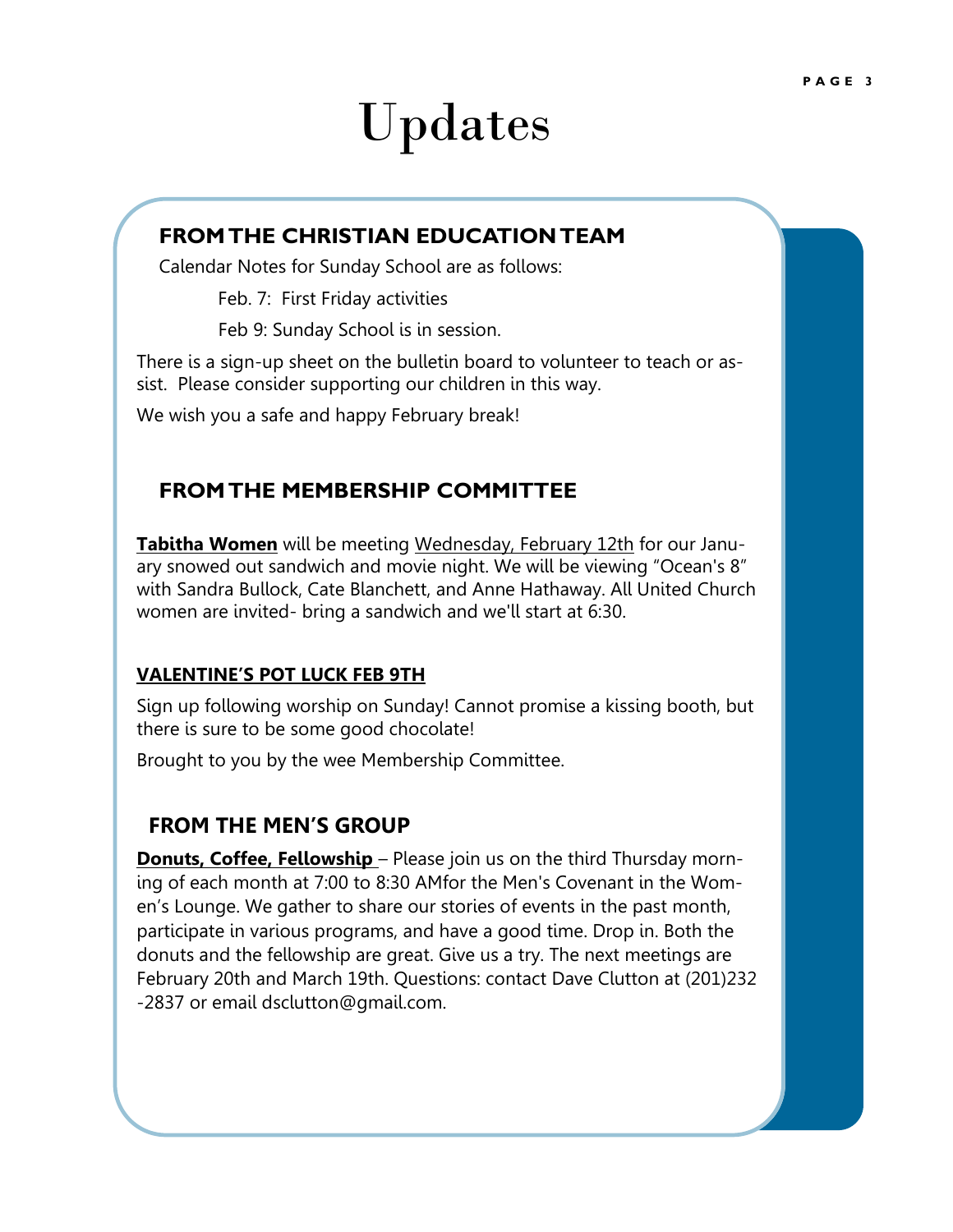**P A G E 4**

# A look back at December 2019 at UCF:



 Left to right and down: Choirs' Party, Brass and Bells, Christmas Eve –"Brand New Nativity", K-high school fun, learning and service!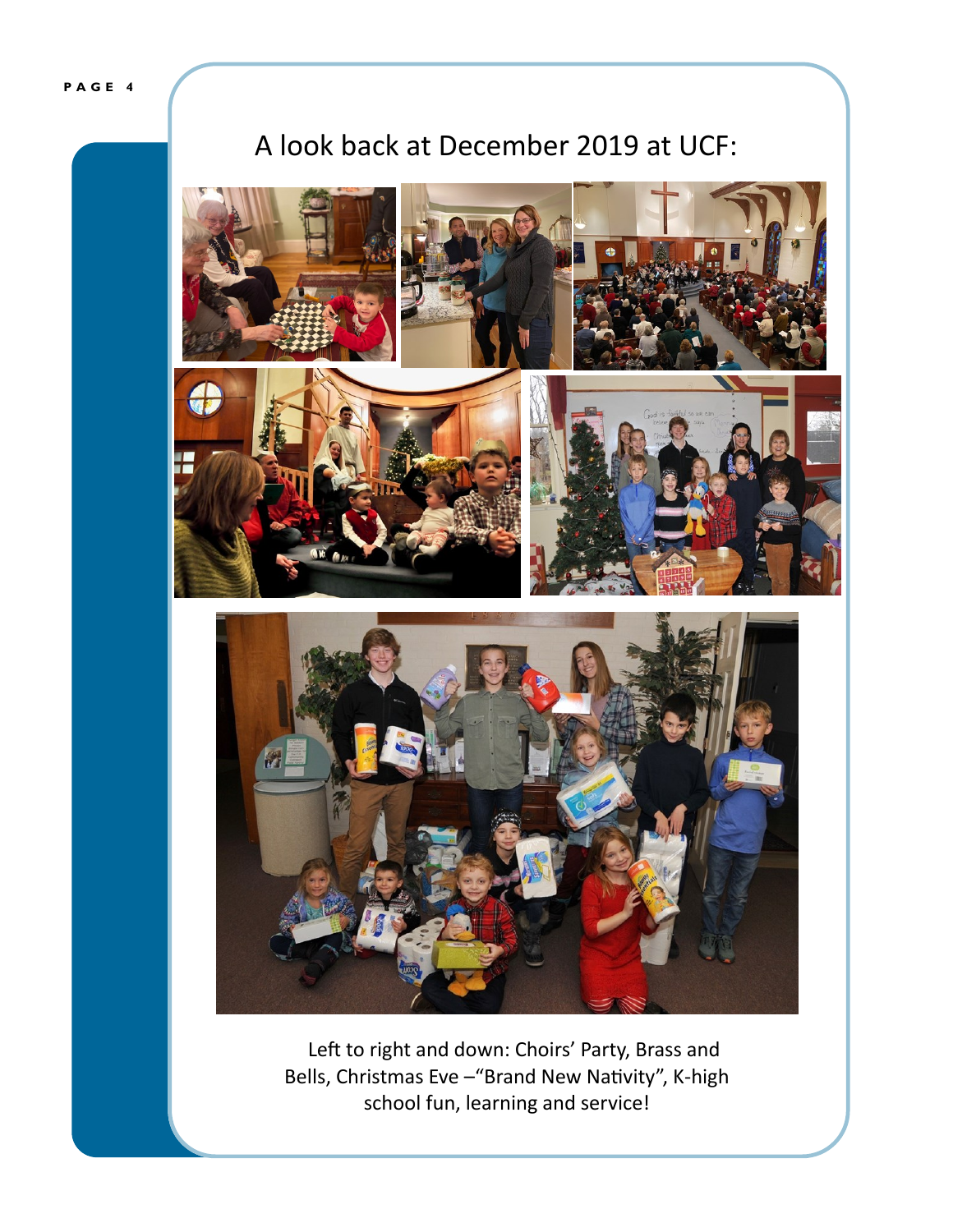# ...More Updates **CPR and AED Training**

Bob Craft is willing to offer American Heart Association PR and AED training to interested individuals. The single class is four hours long and will be scheduled for an evening or a Saturday morning, depending on participant availability. There is no cost for the class, but there is a minimal cost for the certification card. Class size is limited. Contact Bob directly at [ucfcpr@theucf.org](mailto:ucfcpr@theucf.org) if interested.

### **FROM THE OUTREACH COMMITTEE**

The Outreach Committee has been busy getting ready for 2020 and have agreed that our focus for the year will be Poverty. We are looking at different possible beneficiaries for the Spring Brass Concert and hope to confirm this shortly and will keep everyone posted. Upcoming volunteer opportunities include a breakfast at Isaiah's Table in Syracuse on Saturday February 29th - please see Kathy Bohnsack for more info. If you can't make it to serve, consider preparing something for the breakfast.

UCF has provided 14 mattresses to "Sleep In Heavenly Peace" for the beds they build for children who don't have one. This was the result of the Peacemaking Offering collected in the fall, with

additional funds from Outreach - many thanks to the congregation for your generosity.

### **Save the Date: Spring Senior Fun day at Vanderkamp June 4th**

The day will start at 9:30 as folks gather with coffee and goodies. Activities will begin at 10 with a prayer and introduction to the day. We have lunch and are ready for home by 4. Everyone is free to do what they choose and that may include just going off and reading a book or putting a

jigsaw puzzle together! More information coming in April.

PLEASE MAKE A NOTE IN YOUR DIRECTORY

### **THEY'VE MOVED!**

Jackie Meyer

18 The Orchard

Fayetteville NY 13066

&

Rev. Doug and Sue Merchant

4 Parkington Circle

East Syracuse NY13057

315-632-4630 Home phone

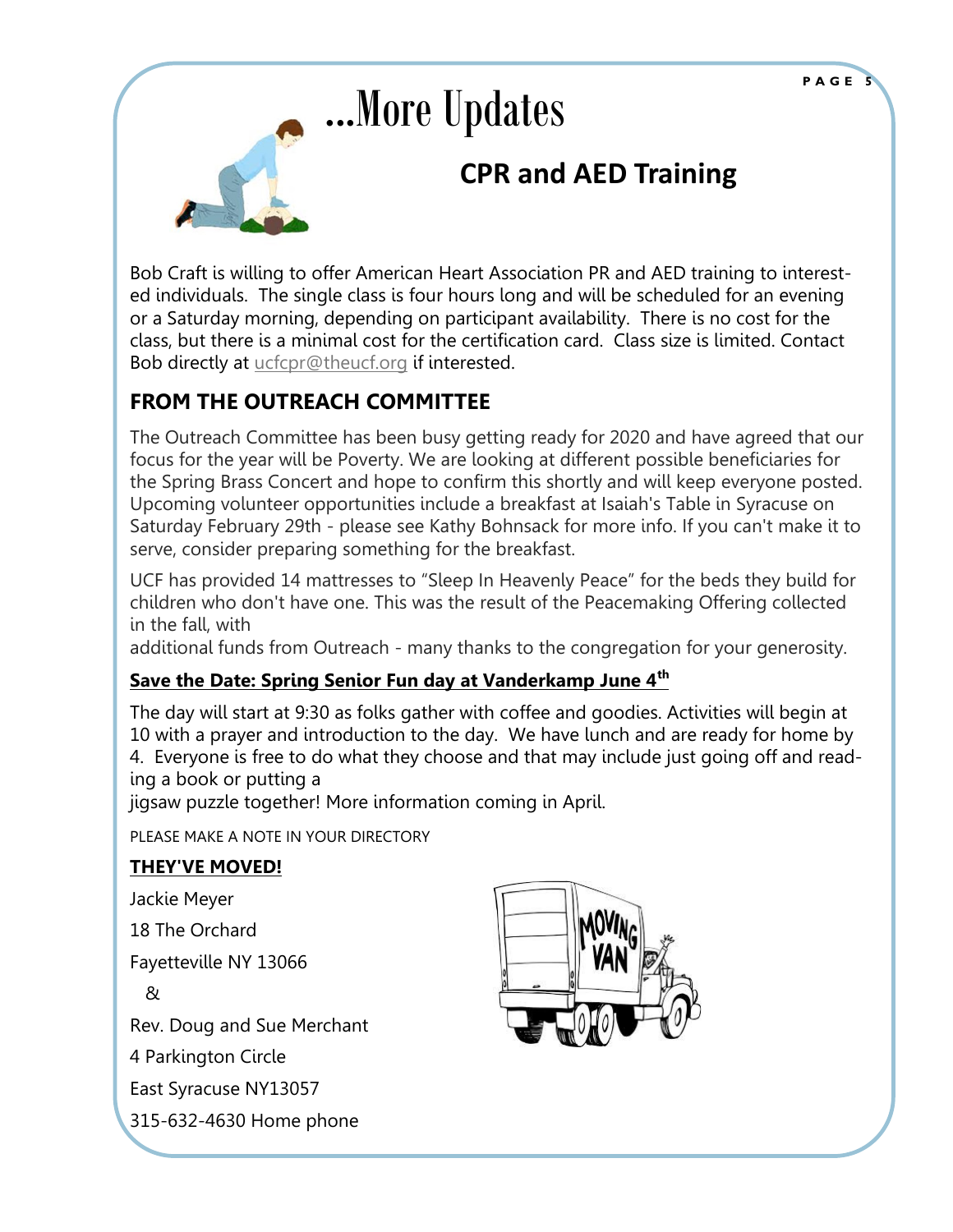# ...More Updates

#### **UPDATE FROM THE BOARD**

At its January meeting, The Board:

\*reviewed the final financial figures for 2019.

\*prepared for the annual meeting.

\*authorized the

Memorial Committee to proceed with some projects in Beard Lounge, including rehabilitating furniture and procuring window treatments.

\*confirmed dates for mission activities: Isaiah's Table February 29

Brown Memorial Dinner May 31 (meal prep May 30)

\*provided funds for youth to go on retreat

## **LUNCH WITH LINDA**



This month, I have set aside Tuesdays, February 4, 11, 18, and 25 to share meals with folks. Lunches are at1 1:45 at Kirby's. Please let me know if you would like to spend some informal time together.

## **INQUIRER'S GATHERING Sunday February 2 after church**

Dr. Even will hold an informal gathering for those interested in learning more about UCF, its history and its mission. It is also a chance to get to know one another better. While this gathering also serves as our new members' class, it is not required that attendees join. If you are interested in learning more about us, do come.

Bonus: If you decide at some later date you wish to join, you don't have to attend another gathering. Some people have already spoken to me, but if you would like to attend, please let Dr. Even know, (in person; 315.637.3186; [lindaeven@theucf.org](mailto:lindaeven@theucf.org) so she can be sure to have enough materials. Location will be in Beard Lounge.